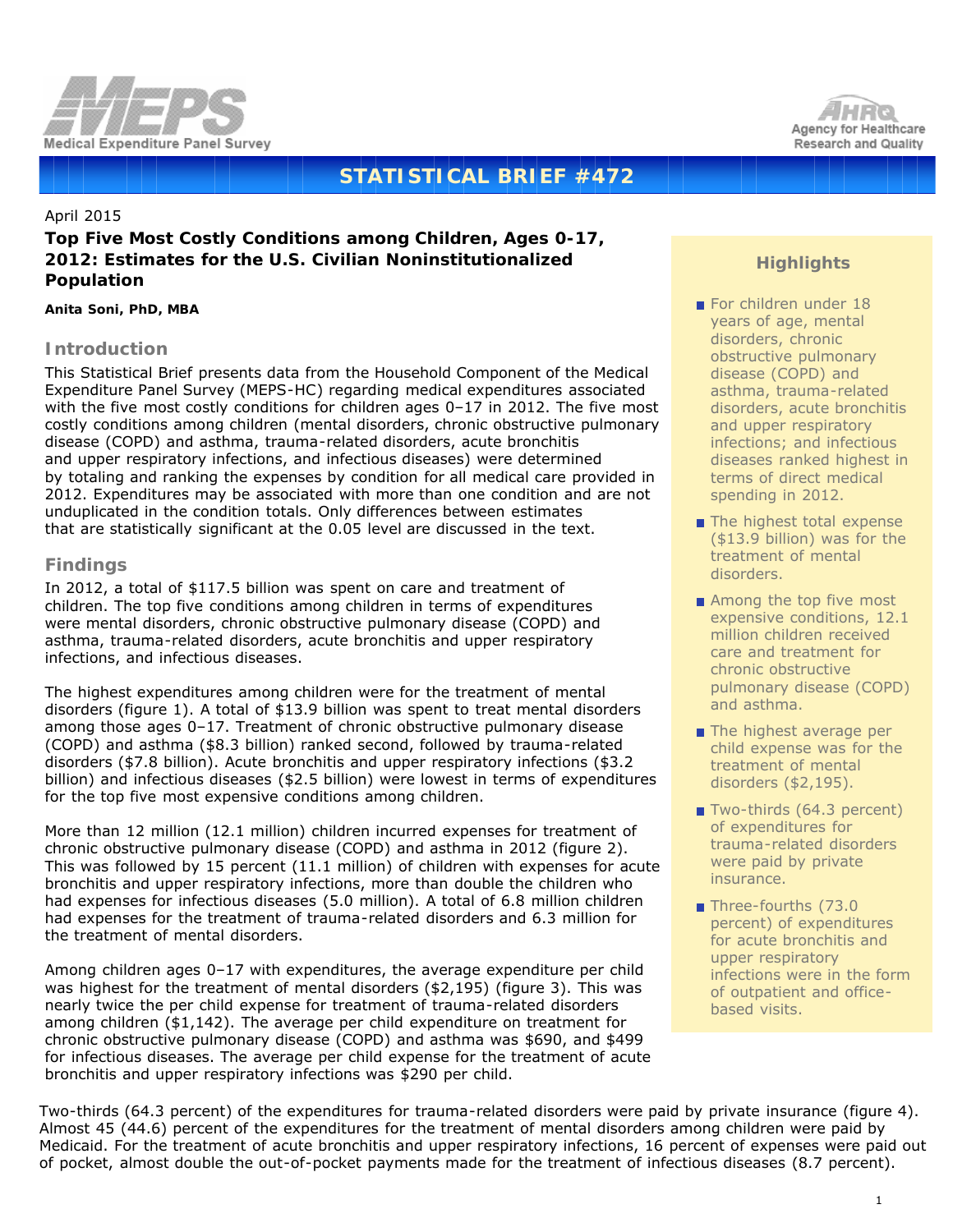Expenditures on outpatient and office-based visits accounted for 73 percent of the total expenditures for the treatment of acute bronchitis and upper respiratory infections among children ages 0–17 (figure 5). This was higher than the other four conditions among the top five conditions, mental disorders (33.8 percent), 22.8 percent for chronic obstructive pulmonary disease (COPD) and asthma, 36.3 percent for trauma-related disorders, and 29.7 percent for infectious diseases. About half (49.2 percent) of the expenditures for the treatment of chronic obstructive pulmonary disease (COPD) and asthma were on purchases of prescribed medicines. In comparison, less than 10 percent of spending for the treatment of acute bronchitis and upper respiratory infections (8.7 percent) and infectious diseases (7.1 percent) was for prescribed medicines.

## **Data Source**

The estimates shown in this Statistical Brief are based on data from the MEPS 2012 Full Year Consolidated Data File (HC-155), Medical Conditions File (HC-154), Office-Based Medical Provider Visits File (HC-152G), Outpatient Visits File (HC-152F), Hospital Inpatient Stays File (HC-152D), Home Health File (HC-152H), Emergency Room Visits File (HC-152E), and Prescribed Medicines File (HC-152A).

## **Definitions**

### *Medical conditions*

Condition data were collected from household respondents during each round as verbatim text and coded by professional coders using the International Classification of Diseases, Ninth Revision (ICD-9). ICD-9-CM condition codes were then aggregated into clinically meaningful categories that group similar conditions using the Clinical Classification System (CCS) software. Categories were collapsed when appropriate. Note that the reported ICD-9-CM condition code values were mapped to the appropriate clinical classification category prior to being collapsed to 3-digit ICD-9-CM condition codes. The result is that every record which has an ICD-9-CM diagnosis code also has a clinical classification code.

### *Expenditures*

Expenditures in MEPS are defined as payments from all sources for hospital inpatient care, ambulatory care provided in offices and hospital outpatient departments, care provided in emergency departments, paid care provided in the patient's home (home health), and the purchase of prescribed medicines. Sources include direct payments from individuals, private insurance, Medicare, Medicaid, Workers' Compensation, and miscellaneous other sources. Payments for over-the-counter drugs are not included in MEPS total expenditures. Indirect payments not related to specific medical events, such as Medicaid Disproportionate Share and Medicare Direct Medical Education subsidies, are also excluded.

Expenditures were classified as being associated with a condition if a visit, stay, or medication purchase was cited as being related to the specific condition. Expenditures may be associated with more than one condition and are not unduplicated in the condition totals; summing over conditions would double-count some expenses. Total spending does not include amounts for other medical expenses, such as durable and nondurable supplies, medical equipment, eyeglasses, ambulance services, and dental expenses, because these items could not be linked to specific conditions.

#### *Sources of payment*

- Private insurance: This category includes payments made by insurance plans covering hospital and other medical care (excluding payments from Medicare, Medicaid, and other public sources), Medigap plans, and TRICARE (Armed Forces-related coverage).
- Medicaid/CHIP: This category includes payments made by the Medicaid and CHIP programs which are meanstested government programs financed jointly by federal and state funds that provide health care to those who are eligible. Medicaid is designed to provide health coverage to families and individuals who are unable to afford necessary medical care while CHIP provides coverage to additional low-income children not eligible for Medicaid. Eligibility criteria for both programs vary significantly by state.
- Out of pocket: This category includes expenses paid by the user or other family member.
- Other sources: This category includes payments from other federal sources such as Indian Health Service, military treatment facilities, and other care provided by the federal government; various state and local sources (community and neighborhood clinics, state and local health departments, and state programs other than Medicaid/CHIP); various unclassified sources (e.g., automobile, homeowner's, or other liability insurance, and other miscellaneous or unknown sources); Medicaid/CHIP payments reported for persons who were not reported as enrolled in the Medicaid or CHIP programs at any time during the year; and private insurance payments reported for persons without any reported private health insurance coverage during the year.

## **About MEPS-HC**

MEPS-HC is a nationally representative longitudinal survey that collects detailed information on health care utilization and expenditures, health insurance, and health status, as well as a wide variety of social, demographic, and economic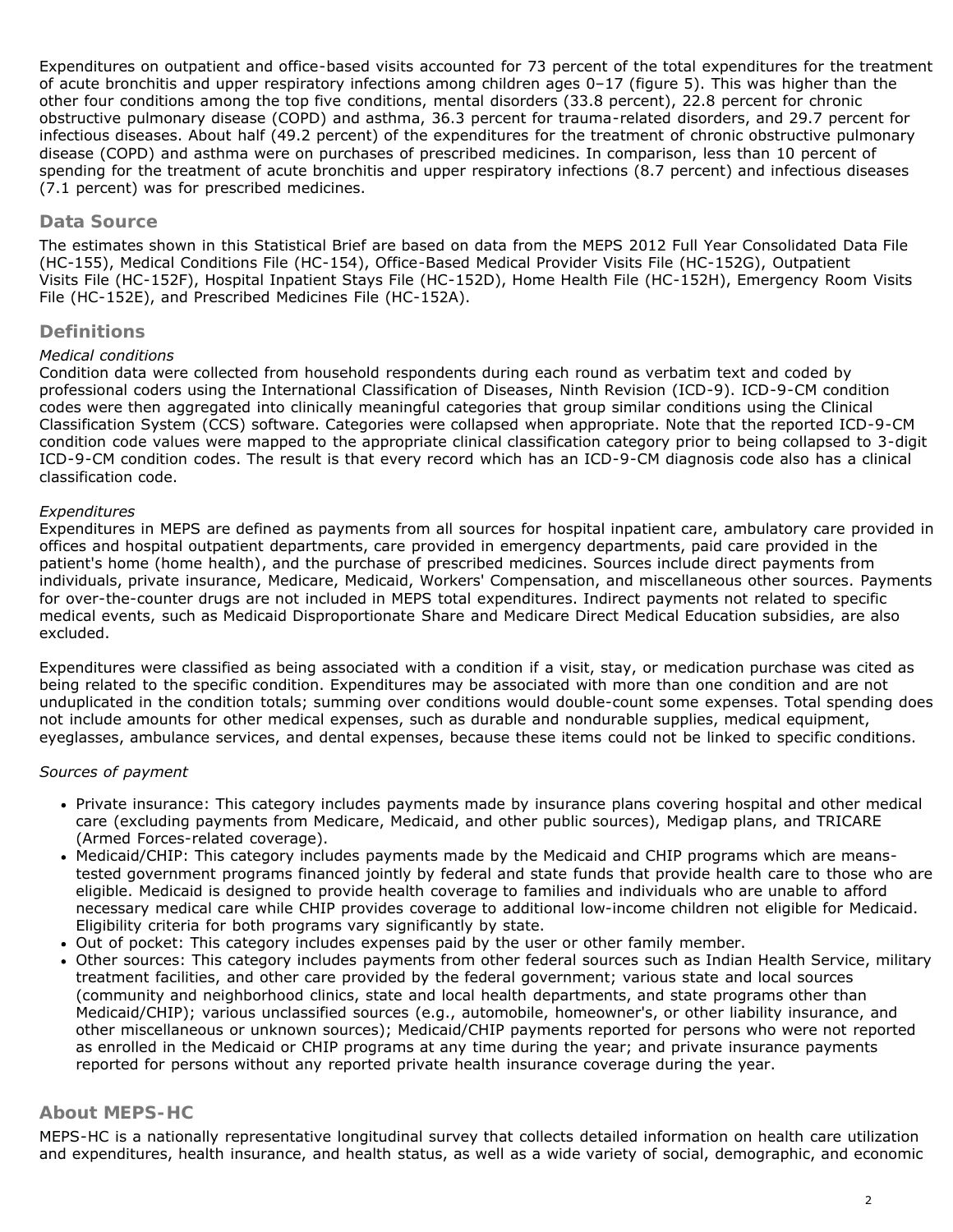characteristics for the U.S. civilian noninstitutionalized population. It is cosponsored by the Agency for Healthcare Research and Quality and the National Center for Health Statistics.

#### **References**

For a detailed description of the MEPS-HC survey design, sample design, and methods used to minimize sources on non-sampling errors, see the following publications:

Cohen, J. *Design and Methods of the Medical Expenditure Panel Survey Household Component*. MEPS Methodology Report No. 1. AHCPR Pub. No. 97-0026. Rockville, MD: Agency for Health Care Policy and Research, 1997. [http://www.meps.ahrq.gov/mepsweb/data\\_files/publications/mr1/mr1.pdf](http://www.meps.ahrq.gov/mepsweb/data_files/publications/mr1/mr1.pdf)

Cohen, S. *Sample Design of the 1996 Medical Expenditure Panel Survey Household Component*. MEPS Methodology Report No. 2. AHCPR Pub. No. 97-0027. Rockville, MD: Agency for Health Care Policy and Research, 1997. [http://www.meps.ahrq.gov/mepsweb/data\\_files/publications/mr2/mr2.pdf](http://www.meps.ahrq.gov/mepsweb/data_files/publications/mr2/mr2.pdf)

Cohen, S. Design Strategies and Innovations in the Medical Expenditure Panel Survey. *Medical Care*, July 2003: 41(7) Supplement: III-5–III-12.

Cohen, J. and Krauss, N. Spending and Service Use among People with the Fifteen Most Costly Medical Conditions, 1997. *Health Affairs*; 22(2):129–138, 2003.

#### **Suggested Citation**

Soni, A. *Top Five Most Costly Conditions among Children, Ages 0–17, 2012: Estimates for the U.S. Civilian Noninstitutionalized Population*. Statistical Brief #472. April 2015. Agency for Healthcare Research and Quality, Rockville, MD. [http://www.meps.ahrq.gov/mepsweb/data\\_files/publications/st472/stat472.pdf](http://www.meps.ahrq.gov/mepsweb/data_files/publications/st472/stat472.pdf)

\* \* \*

AHRQ welcomes questions and comments from readers of this publication who are interested in obtaining more information about access, cost, use, financing, and quality of health care in the United States. We also invite you to tell us how you are using this Statistical Brief and other MEPS data and tools and to share suggestions on how MEPS products might be enhanced to further meet your needs. Please email us at [MEPSProjectDirector@ahrq.hhs.gov](mailto:MEPSProjectDirector@ahrq.hhs.gov) or send a letter to the address below:

Steven B. Cohen, PhD, Director Center for Financing, Access, and Cost Trends Agency for Healthcare Research and Quality 540 Gaither Road Rockville, MD 20850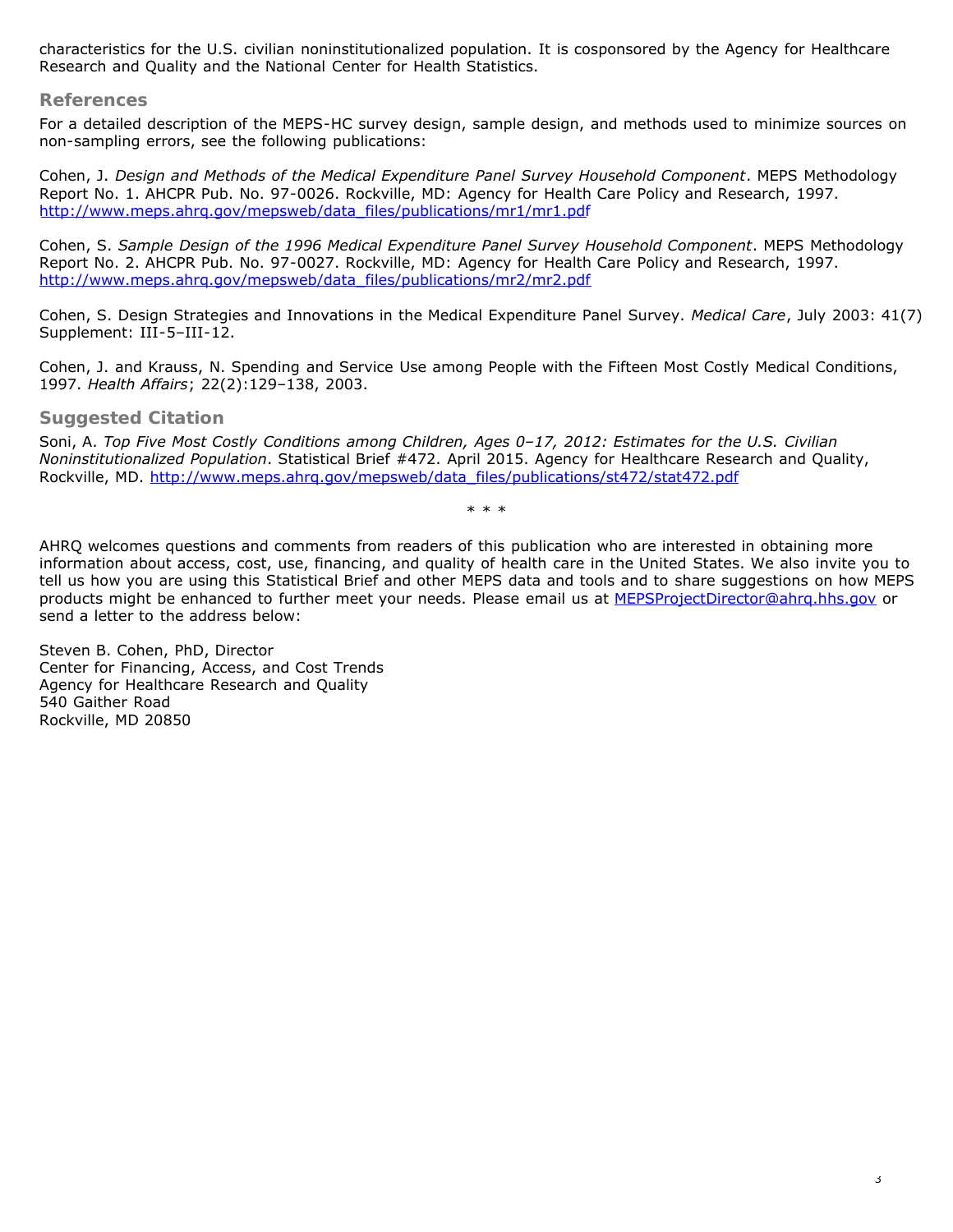

Statistical Brief #472: Top Five Most Costly Conditions among Children, Ages 0–17, 2012: Estimates for the U.S. Civilian Noninstitutionalized Population 4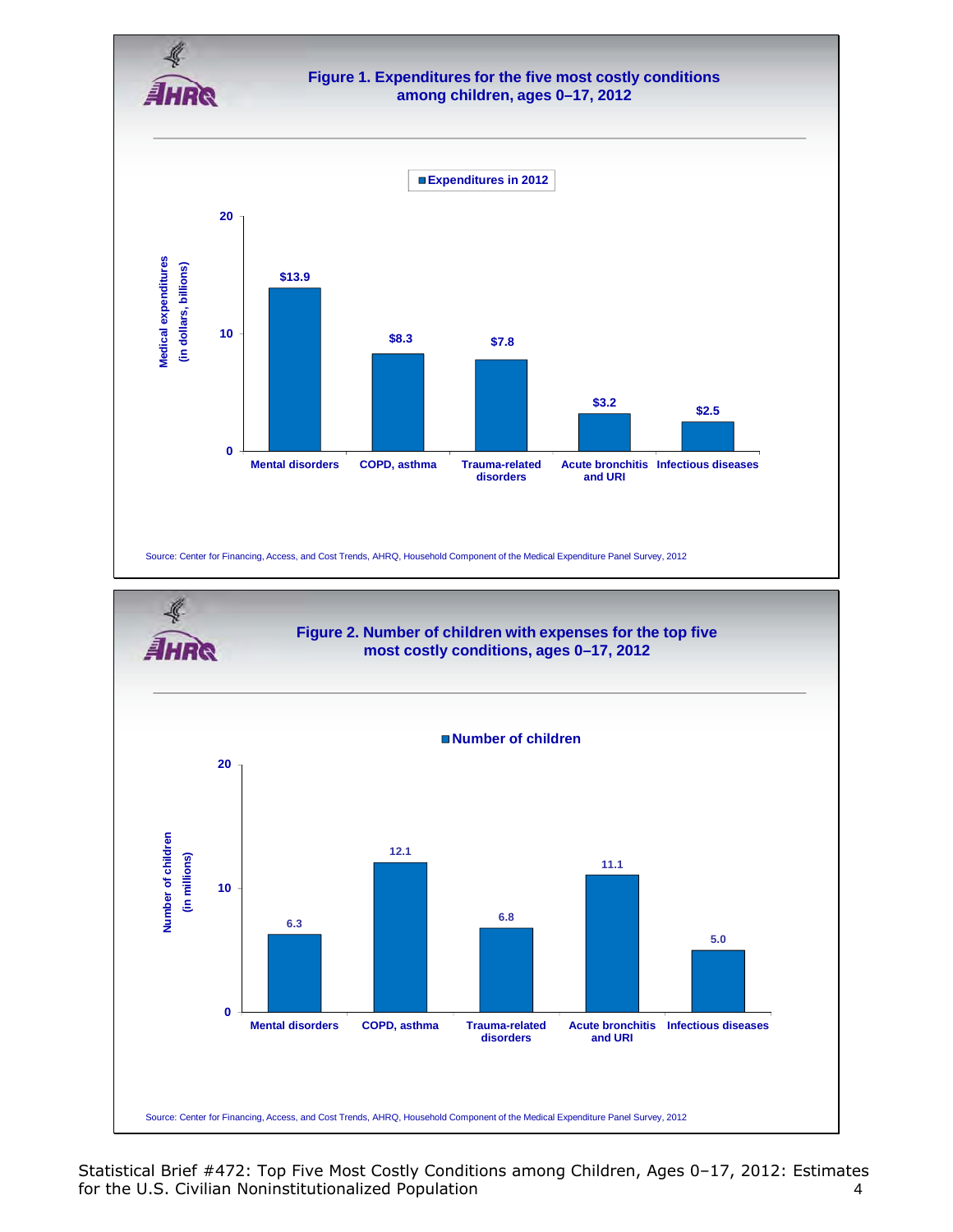

### **Figure 3. Average expenditures per child with expenses for the top five most costly conditions, ages 0–17, 2012**





Statistical Brief #472: Top Five Most Costly Conditions among Children, Ages 0–17, 2012: Estimates for the U.S. Civilian Noninstitutionalized Population 6 and 5 and 5 and 5 and 5 and 5 and 5 and 5 and 5 and 5 and 5 and 5 and 5 and 5 and 5 and 5 and 5 and 5 and 5 and 5 and 5 and 5 and 5 and 5 and 5 and 5 and 5 and 5 and